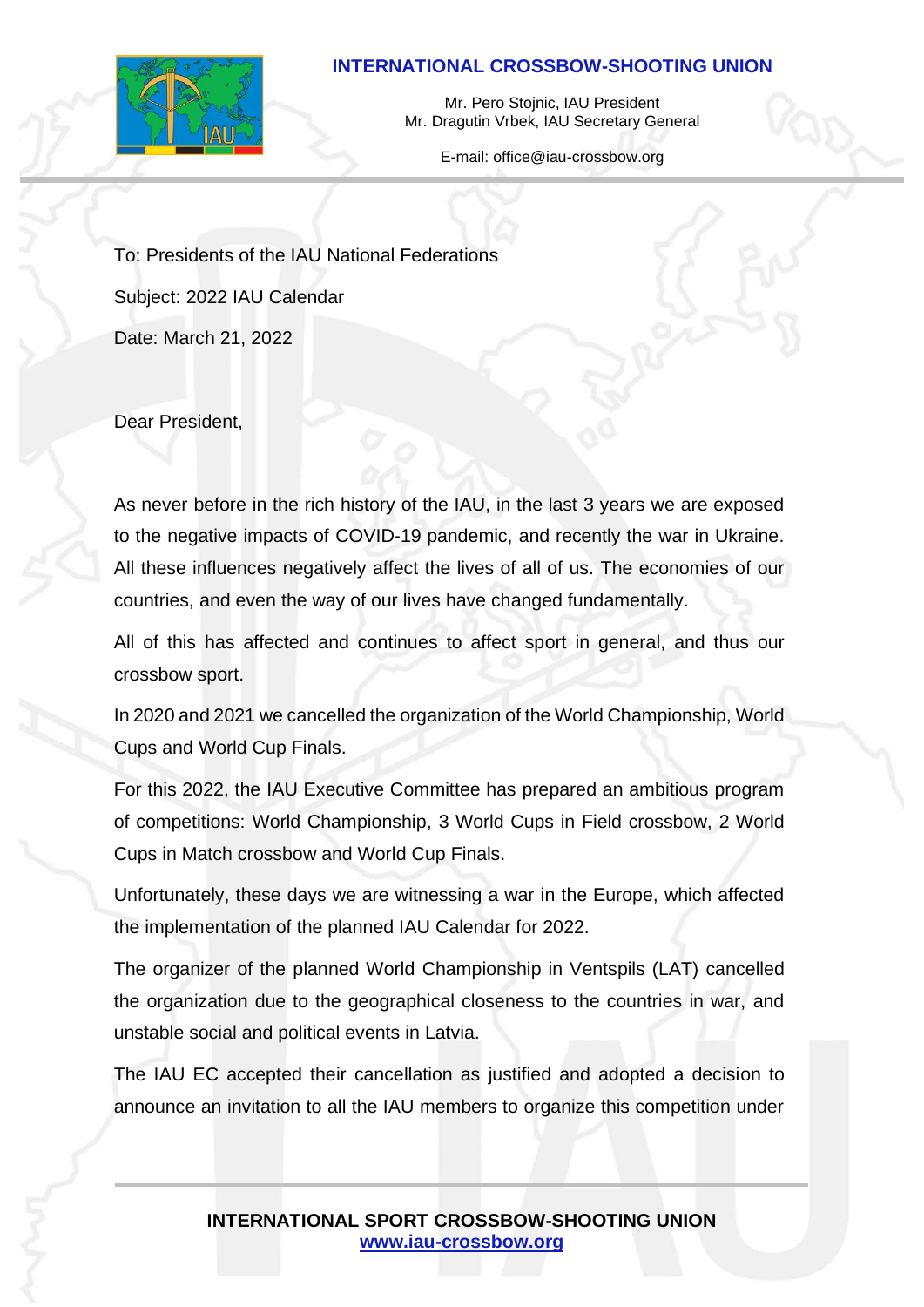## **INTERNATIONAL CROSSBOW-SHOOTING UNION**



Mr. Pero Stojnic, IAU President Mr. Dragutin Vrbek, IAU Secretary General

E-mail: office@iau-crossbow.org

the urgent procedure, if they are able to accept the organization. In this regards, the IAU offers a financial assistance to a new organizer:

1. The IAU will financially support the organization with 1000 EUR for Field discipline and 1000 EUR for Match discipline.

2. The IAU will pay the organizer in advance the expected income from the registration fees (120 EUR per participant) in the amount of 6000 EUR for Field and Match disciplines. These funds can be activated in May 2022.

3. These financial benefits will be part of the mutual agreement between the IAU and the organizer's National Federation.

The members of the IAU Technical Committees, IAU Executive Committee, IAU judges and IAU Secretariat will provide maximum possible assistance to the future organizer in the organization and the implementation of this competition.

The deadline for finding a new organizer of the IAU World Championship 2022 is May 1, 2022, so the IAU Member Federations have time to organize election competitions and departure of their national teams to this WCH in a new country and probably during newly established dates.

Here, I especially ask stronger National Federations, especially the founders of the IAU, to respond to this call for help. I am afraid that the third year in a row without WCH would seriously disrupt the development of our sport.

The members of the IAU EC also decided that if the organizer of this year's WCH is not found, there will be no World Cup Finals, which are traditionally organized in November or December.

After a significant majority of IAU Member Federations (1 for and 16 against) in a voting round conducted through the Polys system (conducted in the period March 7-11, 2022) decided to cancel the organization of the IAU competitions in Russia in 2022, due to the war in Ukraine and the great international isolation of Russia,